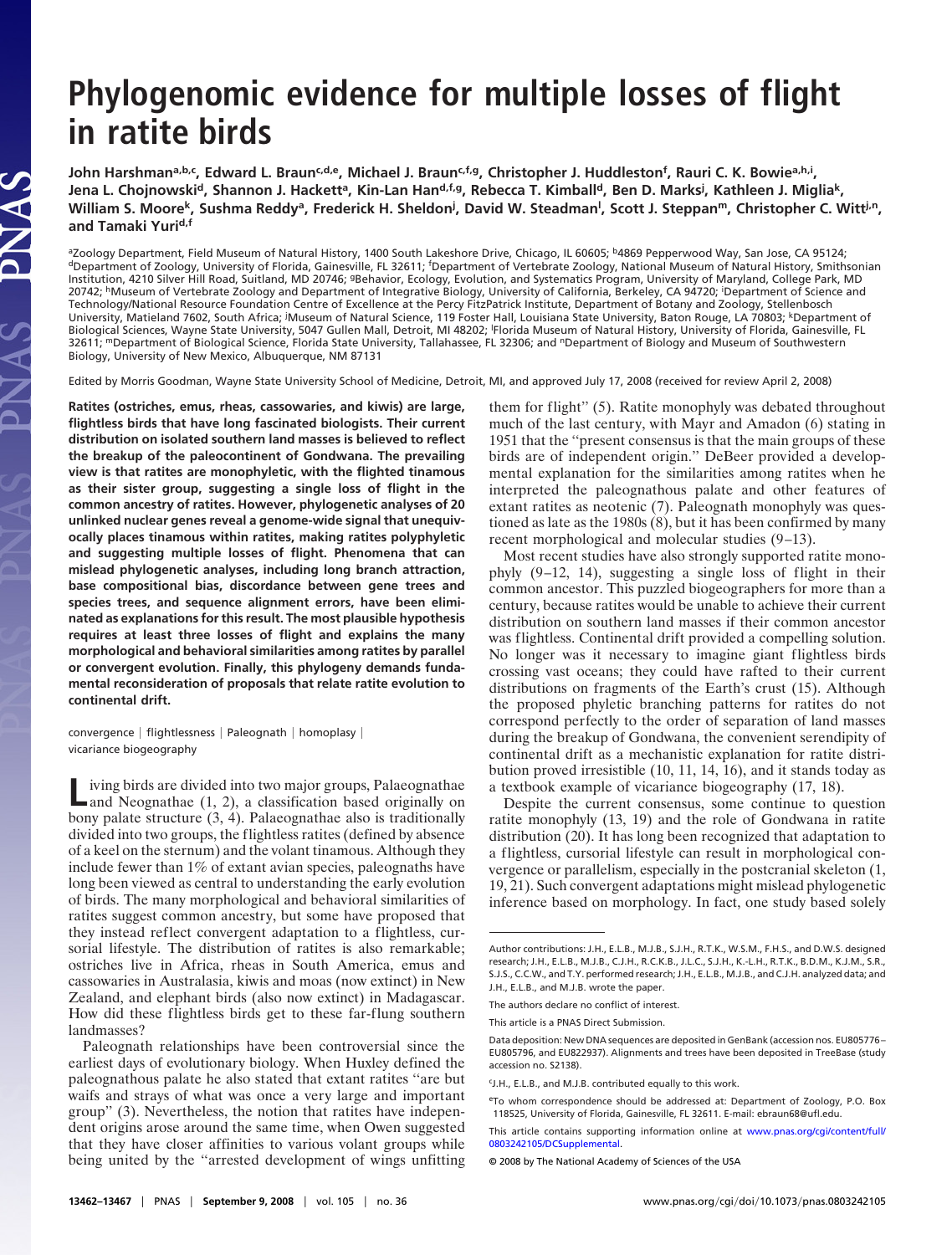

**Fig. 1.** Phylogenetic analyses of a 20-gene, 24-kb nuclear DNA dataset strongly supporting ratite polyphyly. All analyses used *Anas*, *Gallus*, *Buteo*, and *Ciconia* as outgroups. Branches for which all support measures were 100% or 1.0 are indicated with an asterisk; support for ratite polyphyly is highlighted. Topology obtained by using both partitioned (by locus) and unpartitioned ML and Bayesian analyses. Branch lengths reflect the unpartitioned ML analysis. Support measures are partitioned RAxML bootstrap (*Upper Left*), unpartitioned ML bootstrap (*Upper Right*), unpartitioned Bayesian posterior probability (*Lower Left*), and partitioned Bayesian posterior probability (*Lower Right*).

on cranial characters, where convergence may be less likely, suggested that ratites are not monophyletic (13). These morphological results are provocative in light of recent sophisticated analyses of mitochondrial DNA (mtDNA) that show equivocal support for ratite monophyly (22, 23). Given the profound implications of this group for Gondwanan biogeography and the evolution of flightlessness, determining the true phylogeny of ratites is a key question in avian systematics.

Phylogenomic studies, which combine data from many genetic loci sampled to represent the genome, are proving useful in resolving difficult phylogenetic problems (24, 25). We assembled a dataset of 20 nuclear loci widely dispersed in the avian genome [\[supporting information \(SI\) Table S1\]](http://www.pnas.org/cgi/data/0803242105/DCSupplemental/Supplemental_PDF#nameddest=ST1) to examine ratite monophyly. It contains  $\approx 30\%$  protein-coding and 70% noncoding sequence [\(Table S1\)](http://www.pnas.org/cgi/data/0803242105/DCSupplemental/Supplemental_PDF#nameddest=ST1), taking advantage of the phylogenetic signal in archosaur noncoding sequences (26–28). The dataset comprises 18 taxa, including all extant ratite genera, four tinamou genera, and eight outgroup taxa [\(Table S2\)](http://www.pnas.org/cgi/data/0803242105/DCSupplemental/Supplemental_PDF#nameddest=ST2). Analyses of this dataset support a phylogeny in which paleognaths are monophyletic but ratites are not.

## **Results and Discussion**

**Nuclear DNA Sequences Strongly Support Ratite Polyphyly.** All phylogenetic analyses of our 20-locus dataset revealed strong support for the ostrich as the sister group of all other paleognaths, placing the volant tinamous within ratites and making ratites polyphyletic.<sup>o</sup> When all loci were combined, the branch uniting tinamous with all ratites except the ostrich received 100% bootstrap support in maximum-likelihood (ML) analyses (Fig. 1), whether analyses were partitioned by locus (each locus assigned its own best-fit evolutionary model) or unpartitioned (a single model for all loci). Maximum-parsimony (MP) analyses produced similar results [\(Fig. S1](http://www.pnas.org/cgi/data/0803242105/DCSupplemental/Supplemental_PDF#nameddest=SF1)*A*). The critical branch uniting non-ostrich paleognaths had a posterior probability of 1.00 in both partitioned and unpartitioned Bayesian analyses (Fig. 1) and highly significant support  $(P < 0.001)$  in the Shimodaira– Hasegawa (SH) test (see *[SI Methods](http://www.pnas.org/cgi/data/0803242105/DCSupplemental/Supplemental_PDF#nameddest=STXT)* and [Fig. S2](http://www.pnas.org/cgi/data/0803242105/DCSupplemental/Supplemental_PDF#nameddest=SF2)*C*).

Support for ratite polyphyly is robust to the assumptions of



**Fig. 2.** Phylogenetic analyses including crocodilian outgroups and two passerine birds (*Corvus* and *Smithornis*) strongly support the conventional position of the avian root and ratite polyphyly. Analyses were conducted by using all sequences that could be aligned between crocodilians and birds (4,668 bp). Support measures are unpartitioned ML bootstrap (*Upper Left*), MP bootstrap (U*pper Right*), unpartitioned Bayesian posterior probability (*Lower Left*), and partitioned Bayesian posterior probability (*Lower Right*). Branch lengths shown reflect the unpartitioned ML analysis. Branches for which all support measures were 100% or 1.0 are indicated with an asterisk; the branch with no support values had  $<$  50% bootstrap support and  $<$  0.5 Bayesian posterior probability in all analyses. MP and ML analyses conducted after Y coding produced similar results (not shown).

specific analyses. The critical branch was strongly supported in analyses using purine/pyrimidine (RY) coding [\(Fig. S1](http://www.pnas.org/cgi/data/0803242105/DCSupplemental/Supplemental_PDF#nameddest=SF1)*A*), only protein-coding exons [\(Fig. S3\)](http://www.pnas.org/cgi/data/0803242105/DCSupplemental/Supplemental_PDF#nameddest=SF3) and different data partitioning schemes (see *[SI Methods](http://www.pnas.org/cgi/data/0803242105/DCSupplemental/Supplemental_PDF#nameddest=STXT)* and [Fig. S1](http://www.pnas.org/cgi/data/0803242105/DCSupplemental/Supplemental_PDF#nameddest=SF1)*B*). Furthermore, our conclusions do not reflect the specific set of outgroups used; analyses including crocodilians (Fig. 2) and/or up to 150 additional neognaths, representing all major living avian lineages, also support ratite polyphyly (25, 26, 30).

Separate analyses of individual loci show that 19 of 20 support paleognath monophyly in all analytical approaches (data not shown). The one that does not, *BDNF*, has a severe base compositional bias (see below). The great majority of singlelocus trees (17 for ML and 15 for MP) support the ostrich as the sister group of all other paleognaths (Table 1). The probability of 15 or more of 20 independent gene trees agreeing by chance is extremely low ( $P = 2 \times 10^{-9}$ ; binomial test using equiprobable trees null model). A number of loci that fail to support ratite polyphyly in individual analyses show hidden support (31, 32) in combined analyses [\(Table S3\)](http://www.pnas.org/cgi/data/0803242105/DCSupplemental/Supplemental_PDF#nameddest=ST3). Thus, the phylogenetic signal is widespread in the nuclear genome and any attempt to explain ratite polyphyly as an artifact must invoke a genome-wide systematic bias.

**Rare Genomic Changes also Support Ratite Polyphyly.** Beyond the strong signal present in nucleotide substitutions, three insertion/ deletion events (indels) provide additional information regarding ratite phylogeny. Rare genomic changes like indels are thought to be valuable phylogenetic markers that may be free from a number of caveats that apply to nucleotide substitutions (33). The ostrich shares the ancestral character state with neognaths for two indels, an 8-bp deletion in *ALDOB* (Fig. 3) and a 9-bp insertion in *MYC* [\(Fig. S4\)](http://www.pnas.org/cgi/data/0803242105/DCSupplemental/Supplemental_PDF#nameddest=SF4). Tinamous share the derived character state with all other ratites, so both indels support the optimal tree found here. A single 1-bp indel in *CLTC* [\(Fig. S5\)](http://www.pnas.org/cgi/data/0803242105/DCSupplemental/Supplemental_PDF#nameddest=SF5) is found in ratites (including ostrich) but not tinamous, thus conflicting with the other indels and analyses of nucleotide substitutions. Vertebrate indels consistently exhibit less homoplasy than nucleotide substitutions (26, 34), and an exami-

oA group is polyphyletic if its defining characters are convergent (29). Ratites have long been defined by the absence of a keel on their sternum (e.g., ref. 3), a character related to flightlessness. Our analyses (see below) indicate the common ancestor of ratites was likely capable of flight and thus had a keeled sternum and was not a ratite.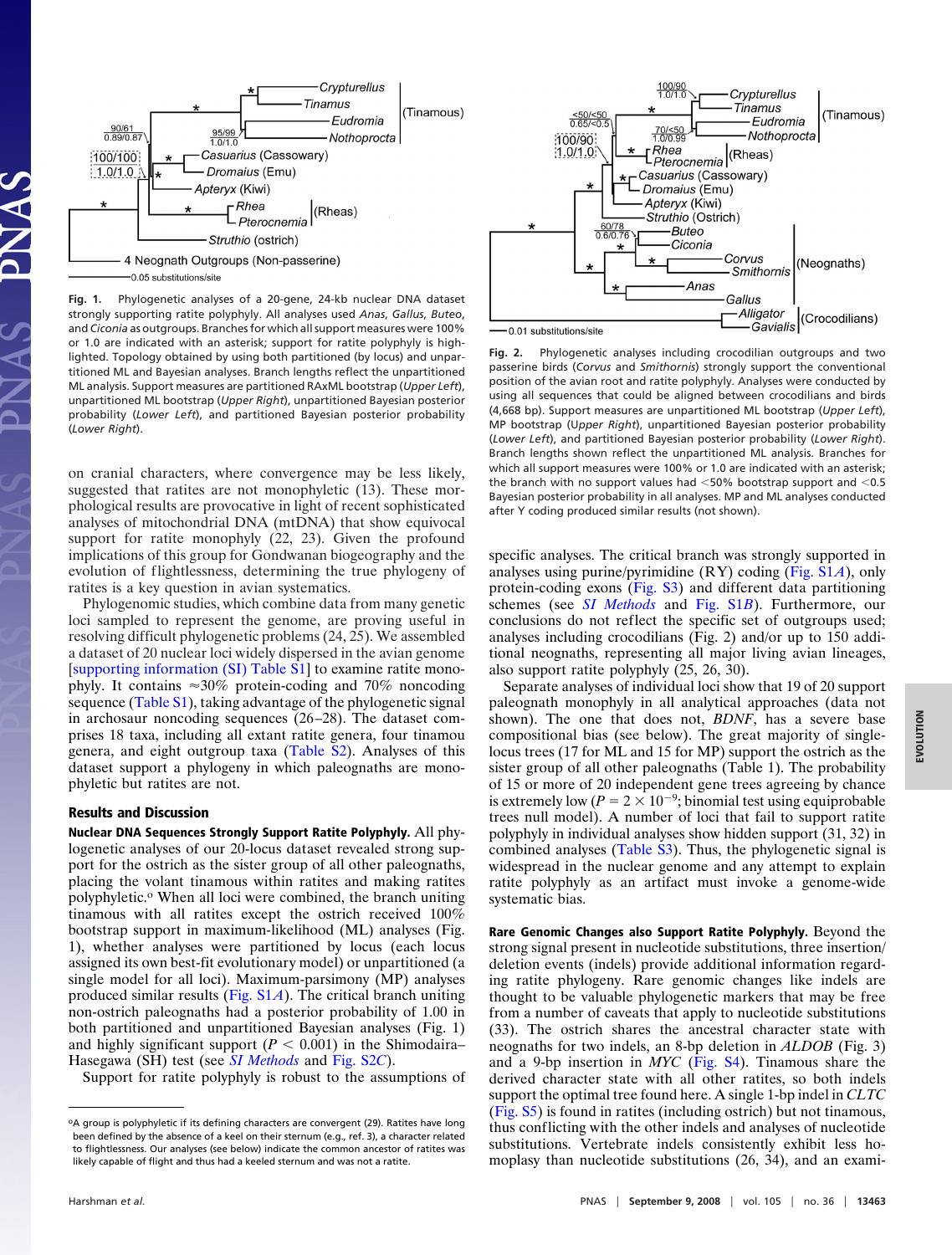**Table 1. Bootstrap support for the crucial branch uniting a non-ostrich paleognath clade from ML and MP analyses of individual loci**

| Gene                    | ML              |          | MP              |                |
|-------------------------|-----------------|----------|-----------------|----------------|
|                         | Support         | Conflict | Support         | Conflict       |
| <b>ALDOB</b>            | 64              |          | 63              |                |
| <b>BDNF</b>             |                 | $57*$    |                 | 91             |
| <b>CLTC</b>             | 42              |          |                 | 59             |
| CLTCL1 <sup>+</sup>     | 68              |          |                 |                |
| CRYAA                   | 66              |          | 54              |                |
| EEF <sub>2</sub>        | 99              |          | 88              |                |
| EGR1                    | 77              |          | 56              |                |
| FGB                     |                 | 42       | 62              |                |
| GH <sub>1</sub>         | 71              |          | 77              |                |
| HMGN2                   | 81              |          | 47              |                |
| IRF <sub>2</sub>        | 60              |          | 71              |                |
| MB                      | 97              |          | 88              |                |
| <b>MUSK</b>             | 95              |          | 91              |                |
| <b>MYC</b> <sup>+</sup> | 85              |          |                 |                |
| <b>NGF</b>              | 78              |          | 74              |                |
| NTF3                    | 83              |          | 52              |                |
| PCBD1                   | 92              |          | 76              |                |
| <b>RHO</b>              | 78              |          | 65              |                |
| TGFB2 <sup>+</sup>      |                 | 52       |                 |                |
| TPM1                    | 47              |          | 69              |                |
| Number of loci          | 17 <sup>‡</sup> | 3        | 15 <sup>5</sup> | $\overline{2}$ |

\*ML analysis of *BDNF* does not support paleognath monophyly, instead placing the tinamous within neognaths.

<sup>†</sup>These genes have multiple MP trees, some of which support and some of which conflict with ratite polyphyly.

<sup>‡</sup>Binomial test,  $P = 8 \times 10^{-15}$  (pure birth model) or  $3 \times 10^{-12}$  (equiprobable model).

<sup>§</sup>Binomial test,  $P = 9 \times 10^{-12}$  (pure birth model) or  $2 \times 10^{-9}$  (equiprobable model).

nation of avian *FGB* intron 7 indels (34) revealed that 1-bp indels are more than twice as likely to exhibit homoplasy as longer  $(\geq 5$ -bp) indels. Thus, the likelihood of homoplasy in the 1-bp indel is much higher than the combined likelihood of homoplasy in the two longer indels that support ratite polyphyly.

**Known Phylogenetic Artifacts Do Not Explain Ratite Polyphyly.** Several distinct systematic biases that can mislead phylogenetic analysis have been characterized (35–38), and we determined whether any of these artifacts could explain ratite polyphyly.

Inconsistent phylogenetic estimation due to long-branch attraction (35) is a concern in phylogenomics. Superficially, it might appear problematic for paleognath phylogeny because tinamous have a high rate of molecular evolution [\(Table S4\)](http://www.pnas.org/cgi/data/0803242105/DCSupplemental/Supplemental_PDF#nameddest=ST4). Although the branch leading to tinamous is long (e.g., Fig. 1), it is not united with the other long branch on the tree, which leads to the outgroup. In fact, long-branch attraction would be expected to favor the conventional hypothesis of ratite monophyly rather than the surprising alternative of ratite polyphyly that we observed. We confirmed this expectation in two ways. First, a parametric bootstrap (Swofford–Olson–Waddell–Hillis, SOWH) test (39) rejected a null hypothesis of ratite monophyly  $(P < 0.001)$ . Second, a series of 1,000 MP analyses in which the outgroup was replaced with a random sequence of similar base composition, simulating the longest possible branch (40), all rooted the tree within tinamous or along the branch leading to them. This confirmed our expectations and rejected long-branch attraction as an explanation for ratite polyphyly  $(P < 0.001)$ .

Convergence in base composition can also create artifactual relationships (23). If the observed topology reflects composi-



**Fig. 3.** An 8-bp deletion in *ALDOB* supports ratite polyphyly. (*A*) Alignment of the region around the informative deletion in *ALDOB* (positions 3213– 3220). The ostrich shares its character state  $(+8$  bp) with neognaths, whereas tinamous share the character state of all other ratites  $(-8 \text{ bo})$ . (*B*) The distribution of character states can be mapped as a single deletion on the optimal topology found in this study. (*C*) The distribution requires at least two steps on the traditional topology (one possible reconstruction shown).

tional convergence, we would expect a tree derived from basecompositional information alone to have tinamous nested within ratites. When we clustered taxa using base-compositional distances, however, tinamous fell within ratites for few loci [\(Table](http://www.pnas.org/cgi/data/0803242105/DCSupplemental/Supplemental_PDF#nameddest=ST5) [S5\)](http://www.pnas.org/cgi/data/0803242105/DCSupplemental/Supplemental_PDF#nameddest=ST5). Instead, the most common grouping (10 of 20 loci) clustered ratites, a signal expected to reinforce the conventional topology. Furthermore, ratite polyphyly was supported both by analyses conducted after RY coding [\(Fig. S1](http://www.pnas.org/cgi/data/0803242105/DCSupplemental/Supplemental_PDF#nameddest=SF1)*A*), which increases historical signal relative to compositional bias (37, 41), and ML analyses using a model allowing base compositional change [\(Table S6](http://www.pnas.org/cgi/data/0803242105/DCSupplemental/Supplemental_PDF#nameddest=ST6) and [Fig. S1](http://www.pnas.org/cgi/data/0803242105/DCSupplemental/Supplemental_PDF#nameddest=SF1)*B*). Base compositional convergence therefore cannot explain our results.

The one locus that failed to support paleognath monophyly was *BDNF*, which places tinamous within neognaths in ML analyses. However, *BDNF* has the greatest base-compositional variation and longest tinamou branch of all loci studied [\(Table](http://www.pnas.org/cgi/data/0803242105/DCSupplemental/Supplemental_PDF#nameddest=ST4) [S4\)](http://www.pnas.org/cgi/data/0803242105/DCSupplemental/Supplemental_PDF#nameddest=ST4). ML analyses of *BDNF* after RY coding do not place tinamous within neognaths (data not shown), suggesting that the anomalous results for that locus are artifactual.

Another potential problem occurs when individual gene trees differ from the species tree. Under some conditions, stochastic lineage sorting can produce a bias toward gene trees more symmetrical than the species tree (38), and the gene tree signal can predominate when many loci are analyzed (42). However, this is unlikely to occur unless the relevant branches are short relative to the coalescence time for the genes examined. The expected coalescence time for nuclear genes is twice the effective population size in generations. Because the relevant branch length and the ancestral paleognath population size are unknown, we assessed the potential impact of lineage sorting empirically. The gene-tree bias is weak (42), so it is unlikely to produce the consistency of single-gene trees we observed (Table 1). The aggregate probability of all trees with non-ostrich paleognath monophyly is 1/10, given the pure birth model for gene trees (42), so the probability of finding this result in 15 or more of 20 single-gene analyses is very small  $(P = 9 \times 10^{-12})$ . This calculation is conservative; it reflects the minimum number of loci supporting the relevant branch in single-gene MP analyses. More loci support non-ostrich paleognath monophyly using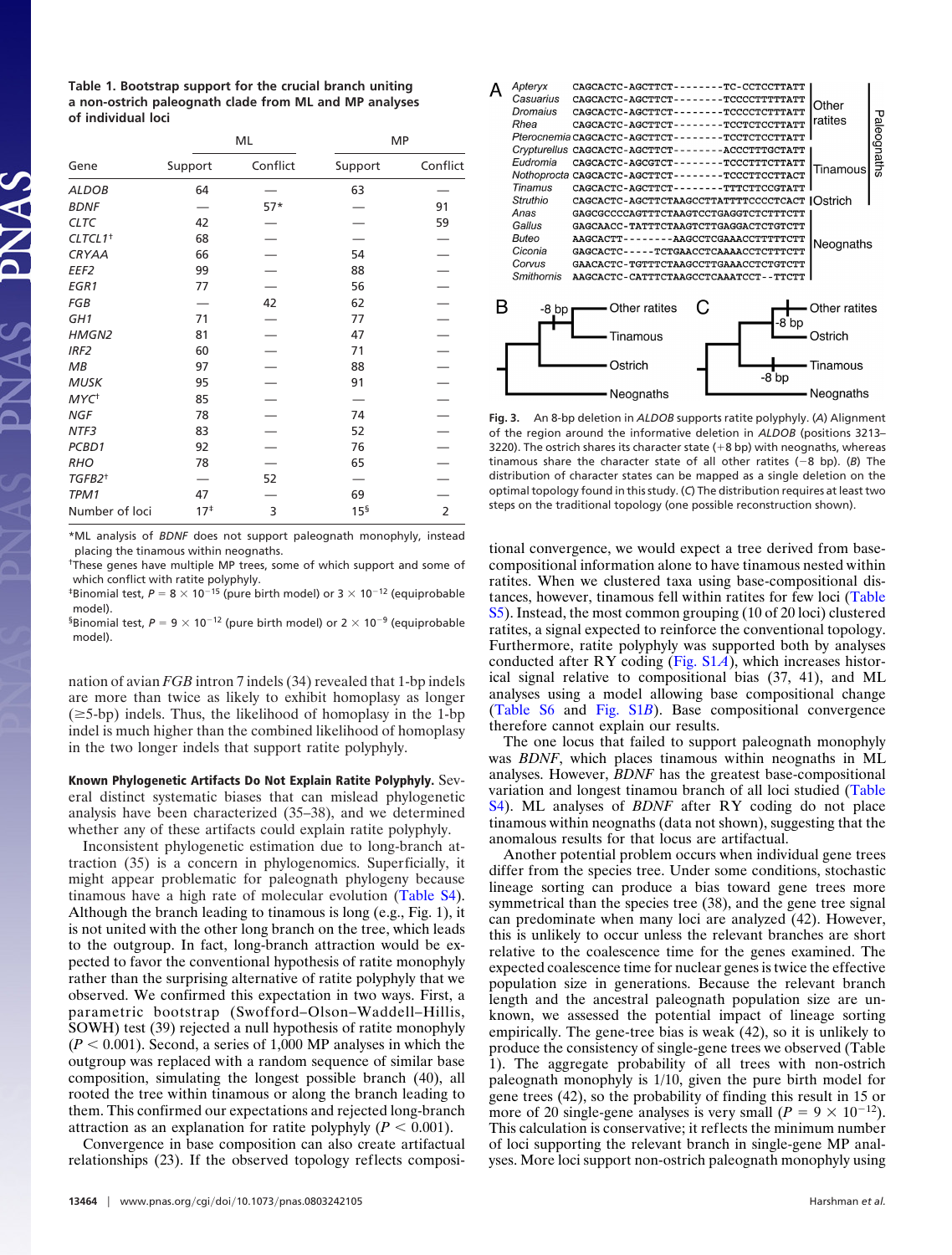ML (Table 1 and [Table S6\)](http://www.pnas.org/cgi/data/0803242105/DCSupplemental/Supplemental_PDF#nameddest=ST6), and all loci that fail to support this group in single-gene ML analyses have positive partitioned hidden branch support in combined analyses [\(Table S3\)](http://www.pnas.org/cgi/data/0803242105/DCSupplemental/Supplemental_PDF#nameddest=ST3).

Phylogenetic analyses can be influenced by alignment (43), although our alignment protocol was conservative, and we excluded ambiguously aligned sites. We further tested the possibility of an alignment artifact by performing two analyses using only length-conservative regions: first, those regions that could be reliably aligned with distantly related crocodilian sequences (Fig. 2) and second, protein-coding exon sequences [\(Fig. S3\)](http://www.pnas.org/cgi/data/0803242105/DCSupplemental/Supplemental_PDF#nameddest=SF3). Both analyses strongly supported the non-ostrich paleognath clade, like the full data. In sum, our analyses indicate that the signal evident in the 20-locus dataset does not reflect any known phylogenetic artifact.

**Monophyly of Australasian Ratites, Placement of Tinamous, and the Root of the Avian Tree.** Other relationships strongly supported by our results include monophyly of rheas, tinamous, and an emu– cassowary clade (e.g., Fig. 1), in agreement with previous studies. Monophyly of extant Australasian ratites (kiwis, emus, and cas-sowaries) is also strongly supported (Fig. 1, [Fig. S1\)](http://www.pnas.org/cgi/data/0803242105/DCSupplemental/Supplemental_PDF#nameddest=SF1), in agreement with previous molecular analyses  $(9-11, 14)$  but contrary to some morphological analyses (9, 12). Kiwis may be difficult to place in morphological phylogenies because of the striking differences between kiwis and other ratites in life history, behavior, and size (44). The molecular support for nesting kiwis within ratites is especially interesting given suggestions that kiwis were derived directly from volant paleognaths (45).

Although placement of tinamous within the ratites is strongly supported, the sister group of tinamous is unclear. ML and Bayesian analyses place tinamous sister to Australasian ratites (Fig. 1, [Fig. S1](http://www.pnas.org/cgi/data/0803242105/DCSupplemental/Supplemental_PDF#nameddest=SF1)*B*), whereas MP and RY-coded ML analyses place tinamous sister to rheas [\(Fig. S1](http://www.pnas.org/cgi/data/0803242105/DCSupplemental/Supplemental_PDF#nameddest=SF1)*A*). The alternative trees do not differ significantly when the SH test is used [\(Fig. S2\)](http://www.pnas.org/cgi/data/0803242105/DCSupplemental/Supplemental_PDF#nameddest=SF2), suggesting that the topology is sensitive to the model of sequence evolution applied. The second alternative is most parsimonious from a biogeographic standpoint, because both tinamous and rheas are exclusively Neotropical.

Our large nuclear dataset allowed us to address a controversy regarding the root of the avian tree and examine the impact of the root on our conclusions. Although the traditional view is that the root lies between paleognath and neognath clades (12, 27, 46), early analyses of mtDNA placed the root either between passerines and all other birds (47) or within passerines (48, 49), contradicting neognath monophyly. More sophisticated analyses (e.g., RY-coding) of mtDNA data strongly support the traditional rooting (22, 23, 50, 51), unlike the early analyses. Some morphological studies also suggest nonmonophyly of paleognaths (8, 45). Given these questions, we analyzed our dataset using several different methods and confirmed that the position of the root lies between paleognath and neognath clades (Fig. 2).

**Contrasts with Previous Studies.** The strong support for ratite polyphyly in our study raises an important question: Why have most modern analyses supported ratite monophyly? We cannot fully answer this question, but we can offer plausible hypotheses. A study based on a single, short nuclear intron (52) showed limited support for ratite monophyly, probably reflecting limited power. DNA–DNA hybridization (14) required extrapolation of distances far beyond the useful range of the method. Early studies using mtDNA strongly supported ratite monophyly (9– 11), but recent analyses using more sophisticated methods revealed that support for a ratite clade is weak (22, 23). Avian mtDNA evolves rapidly and exhibits high among-site rate variation (10, 11), making analyses sensitive to the evolutionary model and taxon sample used (23). Furthermore, tinamous have a much higher mtDNA evolutionary rate than other paleognaths (11), so long-branch attraction uniting tinamous with the long

branch leading to the outgroup is likely (as described above). Thus, we do not consider mtDNA to be in strong conflict with ratite polyphyly; indeed, the ambivalent signal evident in recent analyses (22, 23) suggests more sophisticated analyses of mtDNA may ultimately support polyphyly.

Several morphological studies strongly support ratite monophyly (9, 12) in conflict with our nuclear genetic data. Simply collecting more data or combining molecular and morphological data are unlikely to resolve the impasse generated by these incongruent signals (53). Both signals cannot represent evolutionary relationships; at least one must be nonphylogenetic. Cranial morphology offers a potential solution, because two studies using cranial characters (13, 19) agree with our data. There is no reason to expect convergence in the cranial characters of tinamous and any particular subset of ratites. However, convergence is common in the postcranial skeletons of other flightless birds (54), and morphological convergence certainly can mislead phylogenetic analysis (55). Flightlessness is expected to result in reduction or loss of the sternal keel; reduction in size, complexity, and number of wing bones; increase in size of leg bones; and nonaerodynamic changes in plumage structure. Because the volant ancestors of each ratite lineage may have been morphologically similar, parallel evolution could have produced some ratite traits identical in state but not by descent.

**Evolution of Flightlessness.** Any topology that nests the volant tinamous within the flightless ratites requires either multiple losses of flight or a loss of flight in the ancestral paleognath and a regain in tinamous. Although loss and regain is more parsimonious if both transitions are equally probable, multiple losses of flight are more likely. Flight has been lost in members of 18 extant bird families, many more times in extinct groups, and hundreds of times in the family Rallidae alone (21, 54, 56). Thus, the loss of flight is much more probable than gain. Given the position of tinamous in either optimal tree based on the complete dataset (Fig. 1, [Fig. S1](http://www.pnas.org/cgi/data/0803242105/DCSupplemental/Supplemental_PDF#nameddest=SF1)*A*), flight must have been lost independently at least three times, in ostriches, rheas, and Australasian ratites. A scenario in which tinamous regained flight would be even more interesting, but there are no examples of avian lineages that have lost and regained flight.

**Biogeographic Implications.** There have been many proposals relating divergences among living ratites to the breakup of Gondwana (10, 11, 14, 16), but all assume ratite monophyly. Our phylogeny actually fits a strictly vicariant hypothesis better than previous phylogenies. Africa was the first piece of Gondwana to separate (16), and the African ostriches are the first clade to diverge (e.g., Fig. 1). Nevertheless, no proposed phylogeny, ours included, can be explained entirely by the order of separation of Gondwanan fragments.

Multiple losses of flight, with the implication of greater dispersal capability for ancestral paleognaths, make a strictly vicariant model less compelling. The existence of volant paleognaths in the Paleogene of Europe and North America also suggests that dispersal must be considered (45, 57). Dispersal of ratites is further suggested by phylogenies in which the extinct moas of New Zealand are not sister to the extant kiwis (2, 10, 11), as would be predicted by strict vicariance. Thus, fossil data confirm that simple vicariant models can be rejected. It may be possible to distinguish among evolutionary scenarios with timecalibrated trees, but the large differences in evolutionary rates evident in our analyses (e.g., Fig. 1) combined with the paucity of good fossil calibration points for paleognaths render this task difficult.

## **Conclusions**

Exhaustive analyses of DNA sequence data from 20 unlinked nuclear genes provide strong evidence that ratites are polyphyl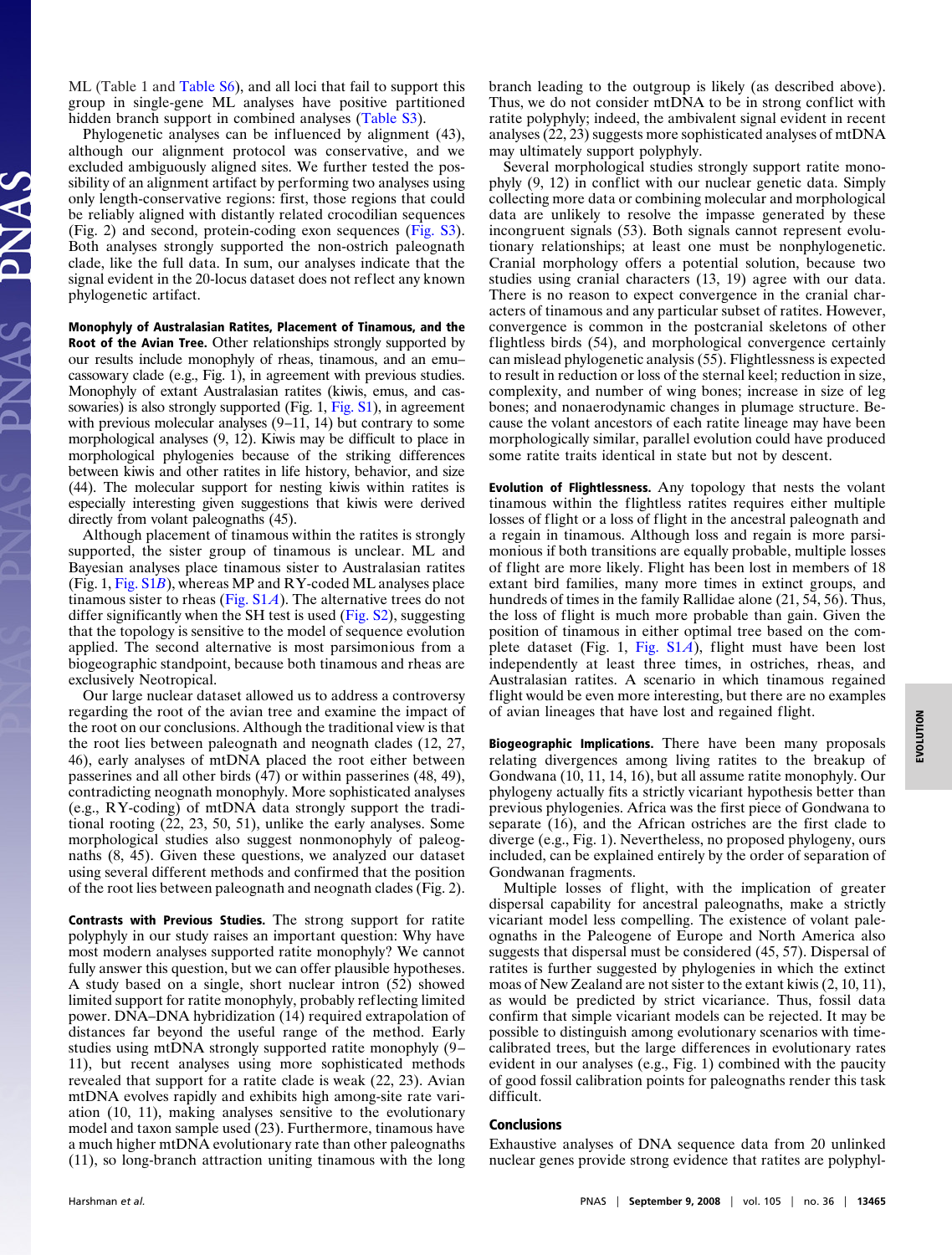etic. We have discovered a robust genome-wide signal that is not associated with any known phylogenetic artifact. We believe this phylogeny resolves a debate on ratite origins that began in the time of Huxley and Owen (3–5). Our phylogeny implies that the numerous striking similarities associated with flightlessness (1) had independent origins in various ratite lineages. Thus, the flightless ratites are living evidence of parallel evolutionary trajectories from flighted ancestors. The possibility that multiple, unique developmental genetic pathways underlie the ratite form should be tested in light of this new phylogenetic hypothesis. Finally, our phylogeny removes the need to postulate vicariance by continental drift to explain ratite distribution. Although that theory seemed to represent a consilience between evolutionary biology and geology, it was never completely consistent either with any published phylogeny or the existence of paleognath fossils in the Northern hemisphere (45, 57). Perhaps the impact of our phylogeny should be viewed as yet another example of the phenomenon that Huxley called ''the great tragedy of science—the slaying of a beautiful theory by an ugly fact.''

## **Methods**

**Sequencing and Alignment of Nuclear Loci.** We amplified and sequenced 20 nuclear loci (see *[SI Methods](http://www.pnas.org/cgi/data/0803242105/DCSupplemental/Supplemental_PDF#nameddest=STXT)* for detailed methods). Sequences (accession numbers listed in [Table S7\)](http://www.pnas.org/content/vol0/issue2008/images/data/0803242105/DCSupplemental/SD1.xls) were aligned manually (see *[SI Methods](http://www.pnas.org/cgi/data/0803242105/DCSupplemental/Supplemental_PDF#nameddest=STXT)*); ambiguously aligned regions and sparsely sampled sites (those not present in at least four birds and three paleognaths) were excluded from analyses.

**Phylogenetic Analyses.** Four nonpasserine neognaths were used as outgroups in most analyses of the 14 taxon, 23,902-bp dataset (e.g., Fig. 1). Crocodilians and passerines were included only in analyses designed to test the position of the root of the avian tree using the subset of sequences for which crocodilian and avian sequences could be aligned (4,668 bp; Fig. 2).

OptimalMP andML trees using unpartitioned data were identified by using PAUP\* 4.0b10 (58). MP analyses used branch-and-bound searches with equally weighted characters and assessed support using 1,000 bootstrap replicates. The appropriate nucleotide substitution model [\(Table S8\)](http://www.pnas.org/cgi/data/0803242105/DCSupplemental/Supplemental_PDF#nameddest=ST8) for ML analyses was determined by using the Akaike information criterion and Modeltest 3.6 (59) or the models appropriate for RY-coded data (see *[SI Methods](http://www.pnas.org/cgi/data/0803242105/DCSupplemental/Supplemental_PDF#nameddest=STXT)*). ML analyses used heuristic searches with 10 random addition sequence replicates and tree bisection and reconnection (TBR) branch swapping; support was assessed by using 100 bootstrap replicates.

Three ML analyses with the data partitioned by locus were conducted. First, a partitioned RAxML (60) analysis, using the general time-reversible (GTR) +  $\Gamma$ model with distinct parameter values for each partition and linked branch length parameters, was conducted and support assessed by using 100 bootstrap replicates. The other two analyses used PAUP\* and nhPhyML (61), allowing use of a more diverse set of nucleotide substitution models. Branch lengths were unlinked and monophyly of well established clades was assumed *a priori*, focusing on a ''plausible set'' of 315 trees (105 arrangements of the five major paleognath groups and three arrangements within tinamous; [Fig.](http://www.pnas.org/cgi/data/0803242105/DCSupplemental/Supplemental_PDF#nameddest=SF2) [S2\)](http://www.pnas.org/cgi/data/0803242105/DCSupplemental/Supplemental_PDF#nameddest=SF2). The log likelihoods of all partitions for each tree were summed after being calculated using PAUP\* [\(Table S9\)](http://www.pnas.org/content/vol0/issue2008/images/data/0803242105/DCSupplemental/SD2.xxls) or nhPhyML (not shown). PAUP\* analyses

- 1. Davies SJJF (2002) *Ratites and Tinamous: Tinamidae, Rheidae, Dromaiidae, Casuariidae, Apterygidae, Struthionidae* (Oxford Univ Press, Oxford).
- 2. Harshman J (2007) in *Reproductive Biology and Phylogeny of Birds*, ed Jamieson BGM (Science Publishers, Enfield, NH), pp 1–35.
- 3. Huxley TH (1867) On the classification of birds; and on the taxonomic value of the modifications of certain of the cranial bones observable in that class. *Proc Zool Soc London* 145:415– 472.
- 4. Pycraft WP (1900) Part II. On the morphology and phylogeny of the Palaeognathae (Ratitae and Crypturi) and Neognathae (Carinatae). *Trans Zool Soc London* 15:149 – 290.
- 5. Owen R (1866) *The Anatomy of Vertebrates, Vol. 2: Birds and Mammals* (Longmans, Green, London).
- 6. Mayr E, Amadon D (1951) A classification of recent birds. *Am Mus Novit* 1496:  $1 - 42.$
- 7. DeBeer G (1956) The evolution of ratites. *Bull Br Mus (Nat Hist) Zool* 4:57–76.
- 8. Olson SL (1985) The fossil record of birds. *Avian Biol* VIII:79 –238.
- 9. Lee K, Feinstein J, Cracraft J (1997) in *Avian Molecular Evolution and Systematics*, ed Mindell DP (Academic, San Diego), pp 173–211.
- 10. Cooper A, *et al.*(2001) Complete mitochondrial genome sequences of two extinct moas clarify ratite evolution. *Nature* 409:704 –707.

used the best-fit model for each locus [\(Table S8\)](http://www.pnas.org/cgi/data/0803242105/DCSupplemental/Supplemental_PDF#nameddest=ST8) and nhPhyML analyses used the Galtier and Gouy (62) model, which allows the GC content to vary across the tree. In these analyses, support was assessed by using 1,000 resampling of estimated log-likelihoods (RELL) (63) bootstrap replicates.

Bayesian Markov chain Monte Carlo analyses were performed by using MrBayes 3.1.1 (64). We ran four chains for 10 million generations, sampling every 500 generations and discarding the first 500 trees, with other run parameters set at defaults. Partitioned Bayesian analyses used linked branch lengths.

The relationship between the probability that a clade is correct and bootstrap support is complex (65, 66), but the bootstrap is conservative under many circumstances. In contrast, Bayesian posterior probabilities can overestimate the probability that a clade is correct (e.g., 66). We also assessed branch (Bremer) support as well as hidden support and conflict for specific branches (31, 32).

**Tests of Topologies, Base Composition, and Individual Gene Trees.** We used two topology tests appropriate for comparisons of trees that were not specified *a priori* (67) to examine the position of the ostrich. The SH test (68) was performed by using the plausible set of 315 distinct trees [\(Fig. S2\)](http://www.pnas.org/cgi/data/0803242105/DCSupplemental/Supplemental_PDF#nameddest=SF2) because the test requires the inclusion of all trees that can be entertained as the true topology (67). The parametric bootstrap (SOWH) test (39) compares the difference in optimality scores for the empirical data on the optimal tree and a null hypothesis tree to a distribution generated by simulation. The null hypothesis topology was the most likely one with ratite monophyly (tree 19a of [Fig. S2\)](http://www.pnas.org/cgi/data/0803242105/DCSupplemental/Supplemental_PDF#nameddest=SF2); 1,000 simulated datasets were analyzed by using MP and ML (*[SI](http://www.pnas.org/cgi/data/0803242105/DCSupplemental/Supplemental_PDF#nameddest=STXT) [Methods](http://www.pnas.org/cgi/data/0803242105/DCSupplemental/Supplemental_PDF#nameddest=STXT)*).

Base-compositional clustering was performed by using minimum evolution in PAUP\* with a matrix of Euclidean distances between base-composition vectors for each taxon (see *[SI Methods](http://www.pnas.org/cgi/data/0803242105/DCSupplemental/Supplemental_PDF#nameddest=STXT)*). Topologies examined were limited to the plausible set [\(Fig. S2\)](http://www.pnas.org/cgi/data/0803242105/DCSupplemental/Supplemental_PDF#nameddest=SF2).

Individual gene trees may differ from the species tree. We tested whether the observed number of gene trees showing monophyly of non-ostrich paleognaths was unexpected given the null hypothesis of a completely polytomous species tree. We used binomial tests and two appropriate models of tree probability to assess this possibility (*[SI Methods](http://www.pnas.org/cgi/data/0803242105/DCSupplemental/Supplemental_PDF#nameddest=STXT)*).

**Identification of Informative Indels.** To identify low-homoplasy indels, all gaps in a 19-gene, 171-taxon dataset (25) were coded by using the simple gap coding method (69). These indels were mapped by using MP on the ML tree for the 171-taxon dataset (25) and the same tree rearranged so ratites were monophyletic. Indels mapping unambiguously on the branch of interest with a consistency index  $\geq$ 0.5 were examined further, and ambiguously aligned regions were removed. *CLTCL1* was not included in the 171-taxon analysis (25), so it was examined independently by using a similar methodology.

**ACKNOWLEDGMENTS.** We thank D. L. Swofford, P. O. Lewis, and D. J. Zwickl for advice on phylogenetic analyses; D. J. Levey, K. Braun, and anonymous reviewers for helpful comments; and A. B. Thistle for a technical edit of the manuscript. For the loan of samples, we thank the Field Museum of Natural History, the University of Kansas, Louisiana State University, the United States National Museum of Natural History, L. D. Densmore, and the collectors [\(Table](http://www.pnas.org/cgi/data/0803242105/DCSupplemental/Supplemental_PDF#nameddest=ST2) [S2\)](http://www.pnas.org/cgi/data/0803242105/DCSupplemental/Supplemental_PDF#nameddest=ST2). This work was supported by the U.S. National Science Foundation Assembling the Tree of Life Program Grants DEB-0228675 (to S.J.H.); DEB-0228682 (to R.T.K., E.L.B., and D.W.S.); DEB-0228688 (to F.H.S.); and DEB-0228617 (to W.S.M.).

- 11. Haddrath O, Baker AJ (2001) Complete mitochondrial DNA genome sequences of extinct birds: Ratite phylogenetics and the vicariance biogeography hypothesis. *Proc R Soc London Ser B* 268:939 –945.
- 12. Livezey BC, Zusi RL (2007) Higher-order phylogeny of modern birds (Theropoda, Aves: Neornithes) based on comparative anatomy. II. Analysis and discussion. *Zool J Linn Soc* 149:1–95.
- 13. Elzanowski A (1995) Cretaceous birds and avian phylogeny. *Cour Forsch Inst Senck* 181:37–53.
- 14. Sibley CG, Ahlquist JA (1990) *Phylogeny and Classification of Birds* (Yale Univ Press, New Haven, CT).
- 15. Cracraft J (1973) Continental drift, palaeoclimatology, and the evolution and biogeography of birds. *J Zool* 169:455–545.
- 16. Cracraft J (2001) Avian evolution, Gondwana biogeography and the Cretaceous-Tertiary mass extinction event. *Proc R Soc London Ser B* 268:459 – 469.
- 17. Futuyma DJ (2005) *Evolution* (Sinauer, Sunderland, MA).
- 18. Gill F (2007) *Ornithology* (Freeman, New York).
- 19. Bock WJ, Bühler P (1990) in *Proceedings of the International Centennial Meeting of the Deutsche Ornithologen-Gesellschaft*, eds van den Elzen R, Schuchmann K-L, Schmidt-Koenig K (Verlag der Deutschen Ornithologen-Gesellschaft, Bonn, Germany), pp 31–36.